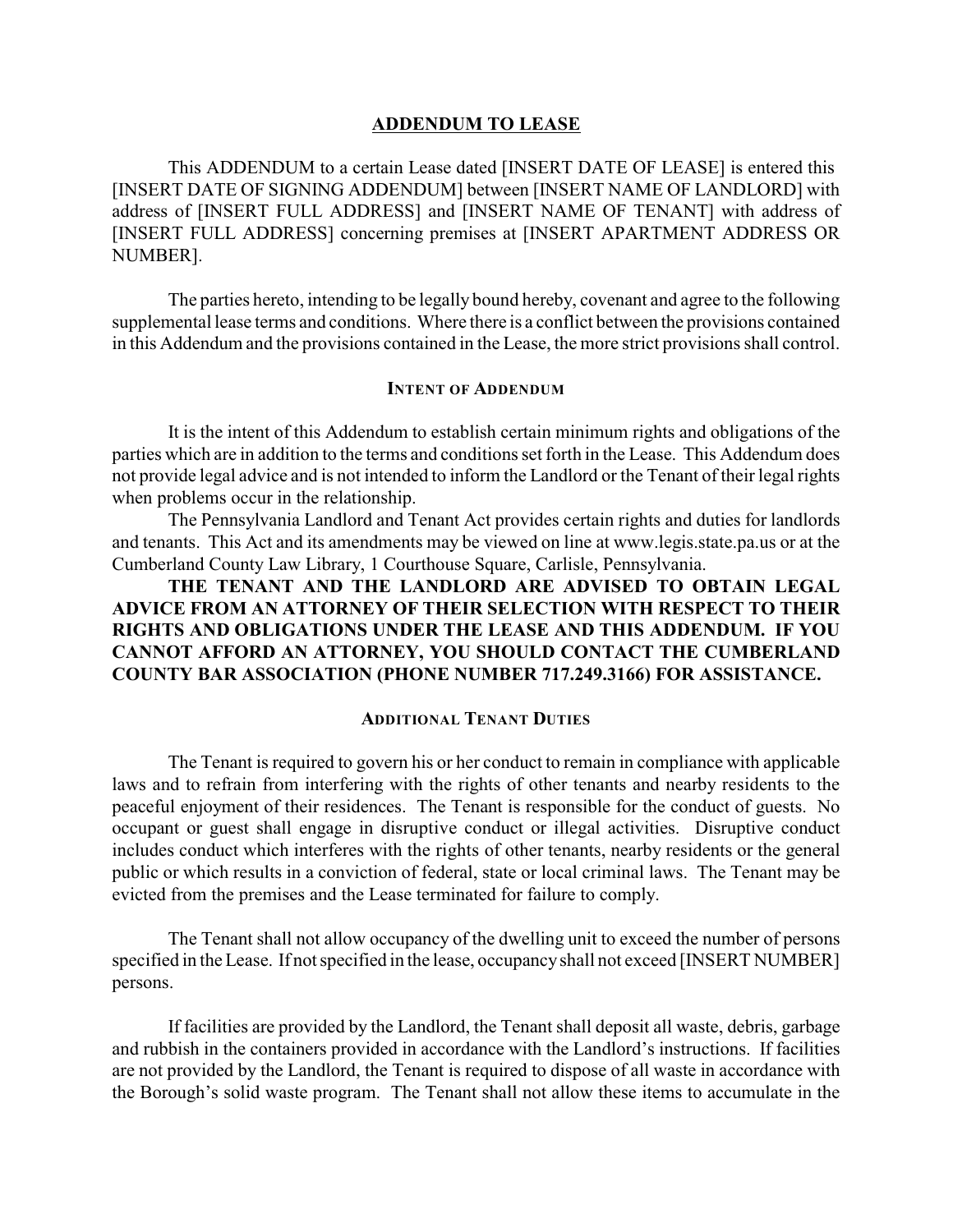leased premises or other parts of the building or grounds. The Tenant shall separate and deposit in recycling containers all recyclable items in accordance with the Borough's solid waste program. Those requirements may be viewed on the Borough's website, obtained from the Borough Codes Department or from the solid waste hauler contracted by the Borough.

The Tenant shall permit lawful inspection of the dwelling unit by authorized Borough officials at reasonable times upon reasonable notice.

## **ADDITIONAL LANDLORD DUTIES**

The Landlord may provide appropriate and sanitary facilities for depositing waste, debris, garbage and rubbish as well as separate facilities for the deposit of recyclable materials. If the Landlord does not provide those facilities, the Tenant shall be informed in writing to utilize the Borough's solid waste disposal program and the Landlord shall provide the Tenant with a written summary of the program.

The Landlord is obligated to maintain an environment which is conducive to the peaceful enjoyment of the premises by other tenants and by residents of other properties in the neighborhood.

The Landlord is required to maintain the physical premises in compliance with all applicable laws, including the Borough's Property Maintenance Code. The Tenant has the right to make complaints to the Borough's Code Department if the physical premises are not habitable or maintained in compliance with those laws. The Tenant may have certain rights in the event a Landlord retaliates against him or her for making a complaint to Borough officials.

#### **INSPECTIONS; IMPLIED WARRANTY OF HABITABILITY**

Carlisle Borough has instituted a voluntary program for Landlords to have their rental dwelling units inspected for compliance with its Property Maintenance Code. If the leased premises has been inspected and found compliant, the Landlord has received a Certificate of Compliance so indicating as of the date of the inspection. The Certificate of Compliance should be posted in the leased premises, and if not, the Tenant may request to see it. Before entering the Lease, or at any time during occupancy of the leased premises, the Tenant may request the Landlord to have the premises inspected for compliance. The Landlord may refuse a request by the Tenant for voluntary inspection of the premises. At any time during occupancy, if the Tenant has reason to believe the dwelling unit is not compliant, the Tenant may contact the Borough's Code Department to make a complaint concerning the condition of the premises.

Pennsylvania law provides for an implied warranty of habitability in the event a rental dwelling unit is or becomes uninhabitable in whole or in part. The Tenant has certain rights when this condition occurs, including partial reduction of rent. If the Tenant believes the premises has become uninhabitable or partiallyuninhabitable, legal counsel should be consulted as to the Tenant's rights.